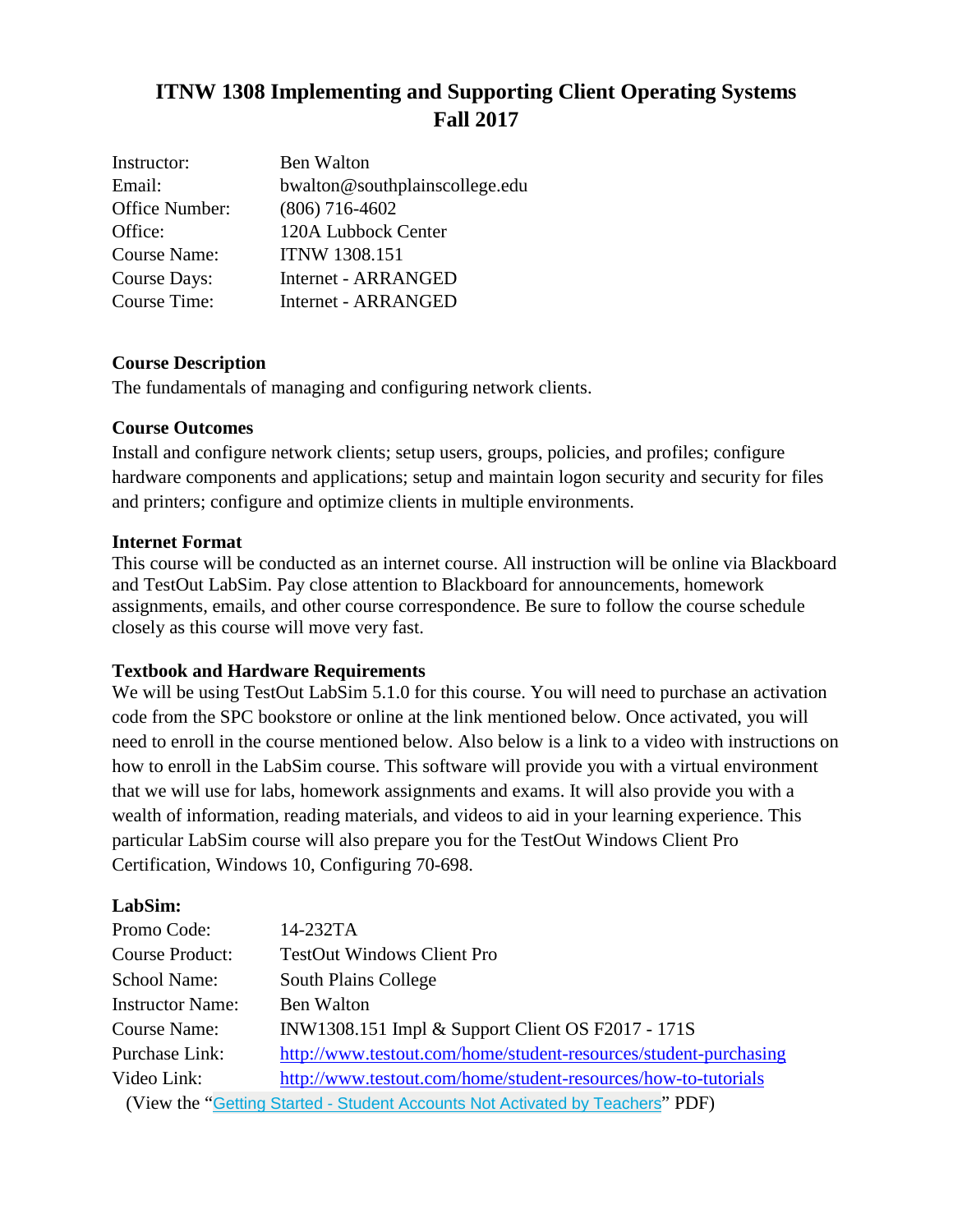#### **Software Requirements**

Because some of the assignments will be done and submitted outside of class, you will need access to the following programs outside of the classroom:

- Internet Connection and Web Browser (IE)
- TestOut Account

# **Assumed Knowledge**

It is assumed that you possess basic computer skills relating to using the internet, applications and other basic computing tasks. Further, it is assumed that you have a basic understanding of networking and domain environments, possibly having taken ITNW1325 Fundamentals of Networking and ITSC1325 PC Hardware. It is also assumed that if you run into content you do not understand, you will research that content on your own as well as ask the instructor for assistance.

# **Communication**

Communication for this class will be via SPC email. All email communication should be sent via the SPC email system. If you need to talk to me face-to-face, let me know and we will schedule a time.

# **Attendance Policy**

Attendance will be based on the mount of logins, homework completion, and overall participation. If you miss several homework assignments you risk being dropped for nonparticipation.

# **Reading Assignments**

Mandatory, assigned reading is a requirement for this course. The majority of the reading will be from within LabSim, however some reading will be assigned outside of LabSim and available on Blackboard.

# **Assignments and Lab Projects**

**Procrastination will not server you will in this course.** Most assignments will be available through the LabSim software. Each chapter will have several small assignments and labs that will count toward your homework grade for the class. **NO LATE WORK IS ACCEPTED!**

# **Exams**

There will be two exams given in this class, a midterm and a final exam. **Make-up exams will not be given.** If the midterm exam is missed, then the final exam grade will count as both the final and midterm grade. Also, if a student does better on the final than the midterm, I will substitute the final grade as the midterm grade.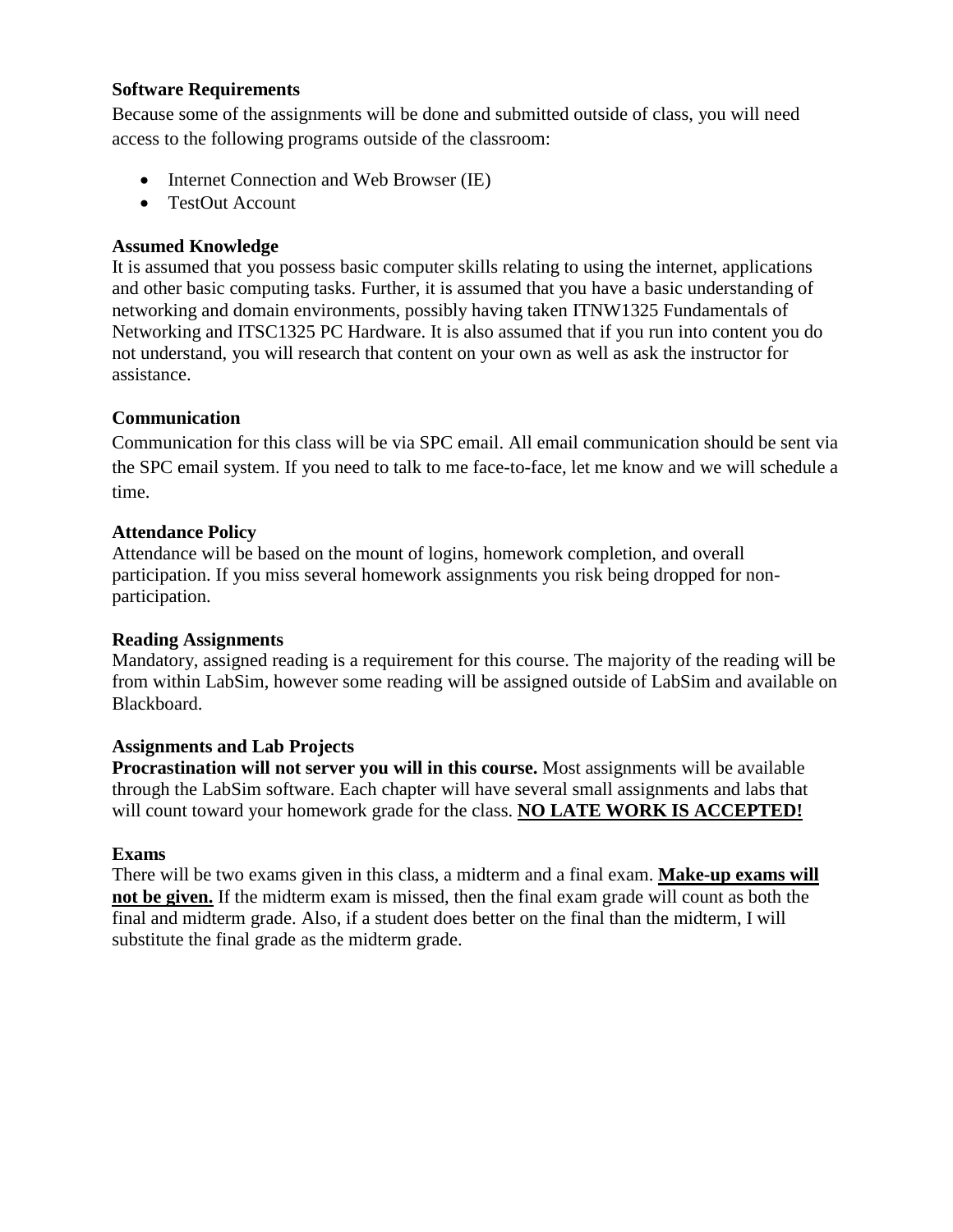## **Grades**

Grades will be calculated as follows:

|                          | Possible Points |
|--------------------------|-----------------|
| Assignments/Lab Projects | 30%             |
| Midterm                  | 30%             |
| Final Exam               | 40%             |

# All assignments are mandatory. **I reserve the right to drop or fail you if homework assignments are frequently missed or incomplete.**

Grades will be available through LabSim (Homework/Exam Grades).

## **In-Class Computer, Cell Phone and iPod Use**

Students will **not** be allowed to surf the web, check their personal e-mail or social media accounts, or do work for any other course while class is in session.

Students will **not** be allowed to use their cell phones during class. If the student is found using social media, surfing the web, or using their cell phone, they will be asked to leave the class and they will be counted absent for that day. If the incident reoccurs, they will be reported to the dean of students. In cases of emergency, the student is asked to leave the classroom to use their cell phone.

## **Food and Drinks**

No food or drinks are allowed in the Technology Center. Do not bring those to class. If you do, you will be asked to leave class and counted as absent. If this happens more than once you may be dropped from the class.

#### **Academic Integrity**

It is the aim of the faculty at South Plains College to foster a spirit of complete honesty and a high standard of integrity. The attempt of any student to present as his or her own any work which he or she has not honestly performed is regarded by the faculty and administration as a most serious offense and renders the offender liable to serious consequences and possible suspension. Please refer to the SPC General Catalog regarding consequences for cheating and plagiarism. **I reserve the right to administratively drop with an "F" any student whom I suspect of academic dishonesty.**

**\*\*Do not, under any circumstances, turn in another student's file as your own. Do not, under any circumstances, give your file to anyone else to turn in as their own. Both situations are representative of academic dishonesty and will be treated as such.\*\* Disclaimer** 

Because we will use Blackboard to conduct a portion of this class, please note that the materials you may be accessing in chat rooms, bulletin boards or unofficial web pages are not officially sponsored by South Plains College. The United States Constitution rights of free speech apply to all members of our community regardless of the medium used. We disclaim all liability for data, information or opinions expressed in these forums.

# **Diversity Statement**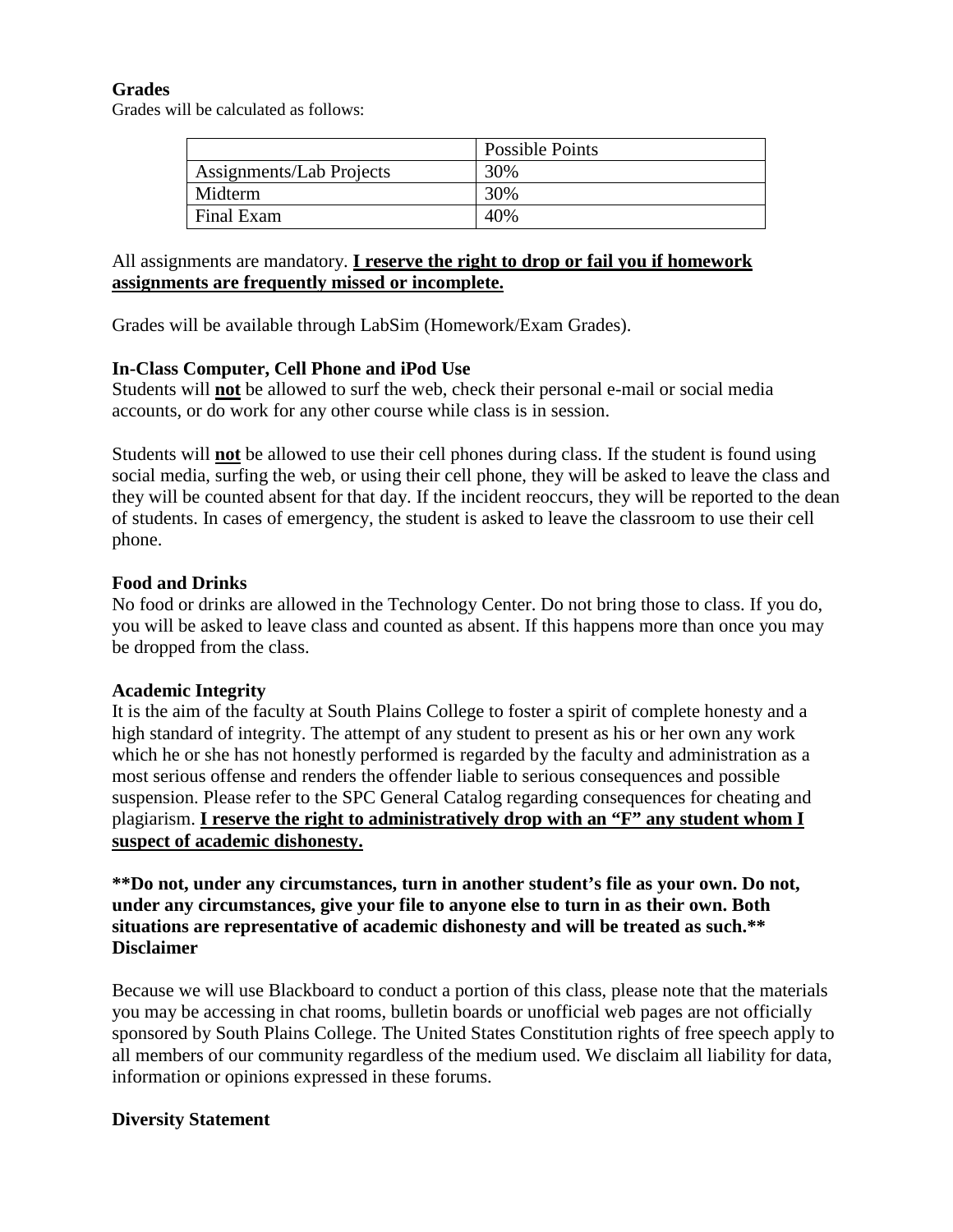In this course, the teacher will establish and support an environment that values and nurtures individual and group differences and encourages engagement and interaction. Understanding and respecting multiple experiences and perspectives will serve to challenge and stimulate all of us to learn about others, about the larger world, and about ourselves. By promoting diversity and intellectual exchange, we will not only mirror society as it is, but also model society as it should be and can be.

## **Special Services**

#### *4.1.1.2 Disabilities Statement*

Students with disabilities, including but not limited to physical, psychiatric, or learning disabilities, who wish to request accommodations in this class should notify the Disability Services Office early in the semester so that the appropriate arrangements may be made. In accordance with federal law, a student requesting accommodations must provide acceptable documentation of his/her disability to the Disability Services Office. For more information, call or visit the Disability Services Office through the Guidance and Counseling Centers at Reese Center (Building 8) [716-4606,](tel:716-4606) or Levelland (Student Services Building) [716-2577.](tel:716-2577)

## *Counseling*

If at any point in the semester you find yourself having trouble with stress or feel depressed please stop in and see a counselor. Counseling services are available at all campuses. The number for the counseling office is 806-716-2366. Below is a link to SPC's personal counseling services.

[http://www.southplainscollege.edu/information-for/current-spc-students/counseling](http://www.southplainscollege.edu/information-for/current-spc-students/counseling-current/personal-counseling.php)[current/personal-counseling.php](http://www.southplainscollege.edu/information-for/current-spc-students/counseling-current/personal-counseling.php)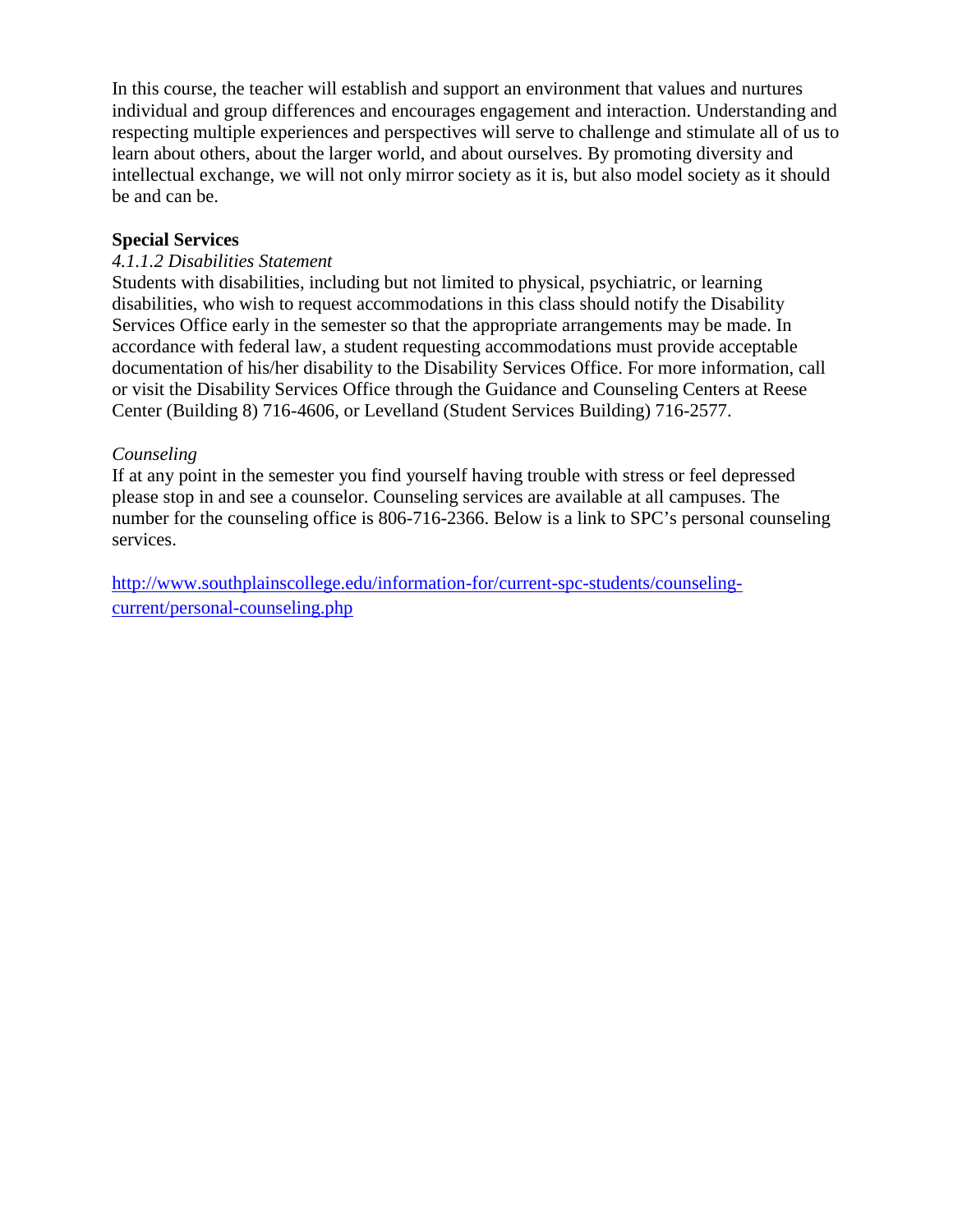|                  | <b>SCANS COMPETENCIES</b>                                                                                                                                                             |
|------------------|---------------------------------------------------------------------------------------------------------------------------------------------------------------------------------------|
| $C-1$            | TIME-Selects goal relevant activities, ranks them, allocates time, and prepares and follows schedules.                                                                                |
| $C-2$            | <b>MONEY-Uses or prepares budgets, makes forecasts, keeps records, and makes adjustments to meet</b>                                                                                  |
|                  | objectives.                                                                                                                                                                           |
| $C-3$            | <b>MATERIALS &amp; FACILITIES-Acquires, stores, allocates, and uses materials or space efficiently.</b>                                                                               |
| $C-4$            | <b>HUMAN RESOURCES-Assesses skills and distributes work accordingly, evaluates performances and</b>                                                                                   |
|                  | provides feedback.<br><b>INFORMATION-Acquires and Uses Information</b>                                                                                                                |
| $C-5$            | Acquires and evaluates information                                                                                                                                                    |
| $C-6$            | Organizes and maintains information.                                                                                                                                                  |
| $C-7$            | Interprets and communicates information.                                                                                                                                              |
| $C-8$            | Uses computers to Process information.                                                                                                                                                |
|                  | <b>INTERPERSONAL-Works With Others</b>                                                                                                                                                |
| $C-9$            | Participates as members of a team and contributes to group effort.                                                                                                                    |
| $C-10$<br>$C-11$ | Teaches others new skills.                                                                                                                                                            |
| $C-12$           | Serves clients/customers-works to satisfy customer's expectations.<br>Exercises leadership-communicates ideas to justify position, persuades and convinces others,                    |
|                  | responsibly challenges existing procedures and policies.                                                                                                                              |
| $C-13$           | Negotiates-Works toward agreements involving exchanges of resources resolves divergent interest.                                                                                      |
| $C-14$           | Works with Diversity-Works well with men and women from diverse backgrounds.                                                                                                          |
|                  | <b>SYSTEMS-Understands Complex Interrelationships</b>                                                                                                                                 |
| $C-15$           | Understands Systems-Knows how social, organizational, and technological systems work and operates                                                                                     |
|                  | effectively with them.                                                                                                                                                                |
| $C-16$           | Monitors and Correct Performance-Distinguishes trends, predicts impacts on system operations,<br>diagnoses systems performance and corrects malfunctions.                             |
| $C-17$           | improves or Designs Systems-Suggest modifications to existing systems and develops new or alternative                                                                                 |
|                  | systems to improve performance.                                                                                                                                                       |
|                  | <b>TECHNOLOGY-Works with a variety of technologies</b>                                                                                                                                |
| $C-18$           | Selects Technology-Chooses procedures, tools, or equipment including computers and related                                                                                            |
|                  | technologies.                                                                                                                                                                         |
| $C-19$           | Applies Technology to Task-Understands overall intent and proper procedures for setup and operation of                                                                                |
|                  |                                                                                                                                                                                       |
|                  | equipment.                                                                                                                                                                            |
| $C-20$           | Maintains and Troubleshoots Equipment-prevents, identifies, or solves problems with equipment,                                                                                        |
|                  | including computers and other technologies.                                                                                                                                           |
|                  | <b>FOUNDATION SKILLS</b>                                                                                                                                                              |
|                  | BASIC SKILLS-Reads, writes, performs arithmetic and mathematical operations, listens and speaks                                                                                       |
| $F-1$            | Reading-locates, understands, and interprets written information in prose and in documents such as                                                                                    |
|                  | manuals, graphs, and schedules.                                                                                                                                                       |
| $F-2$            | Writing-Communicates thoughts, ideas, information and messages in writing, and creates documents                                                                                      |
|                  | such as letters, directions, manuals, reports, graphs, and flow charts.                                                                                                               |
| $F-3$            | Arithmetic-Performs basic computations, uses basic numerical concepts such as whole numbers, etc.                                                                                     |
| F-4              | Mathematics-Approaches practical problems by choosing appropriately from a variety of mathematical<br>techniques.                                                                     |
| F-5              | Listening-Receives, attends to, interprets, and responds to verbal messages and other cues.                                                                                           |
| $F-6$            | Speaking-Organizes ideas and communicates orally.                                                                                                                                     |
|                  | THINKING SKILLS-Thinks creatively, makes decisions, solves problems, visualizes, and knows how to learn                                                                               |
|                  | and reason                                                                                                                                                                            |
| $F-7$            | <b>Creative Thinking-Generates new ideas.</b>                                                                                                                                         |
| $F-8$            | Decision-Making-specifies goals and constraints, generates alternatives, considers risks, and evaluates                                                                               |
|                  | and chooses best alternative.                                                                                                                                                         |
| $F-9$            | Problem Solving-Recognizes problems and devises and implements plan of action.                                                                                                        |
| $F-10$           | Seeing Things in the Mind's Eye-Organizes and processes symbols, pictures, graphs, objects, and other<br>information.                                                                 |
| $F-11$           | Knowing How to Learn-Uses efficient learning techniques to acquire and apply new knowledge and skills.                                                                                |
| $F-12$           | Reasoning-Discovers a rule or principle underlying the relationship between two or more objects and                                                                                   |
|                  | applies it when solving a problem.                                                                                                                                                    |
|                  | PERSONAL QUALITIES-Displays responsibility, self-esteem, sociability, self-management, integrity and                                                                                  |
|                  | honesty                                                                                                                                                                               |
| $F-13$           | Responsibility-Exerts a high level of effort and preservers toward goal attainment.                                                                                                   |
| $F-14$<br>$F-15$ | Self-Esteem-Believes in own self-worth and maintains a positive view of self.<br>Sociability-Demonstrates understanding, friendliness, adaptability, empathy, and politeness in group |

- **F-16 Self-Management-Assesses self accurately, sets personal goals, monitors progress, and exhibits selfcontrol.**
- **F-17 Integrity/Honesty-Chooses ethical courses of action.**